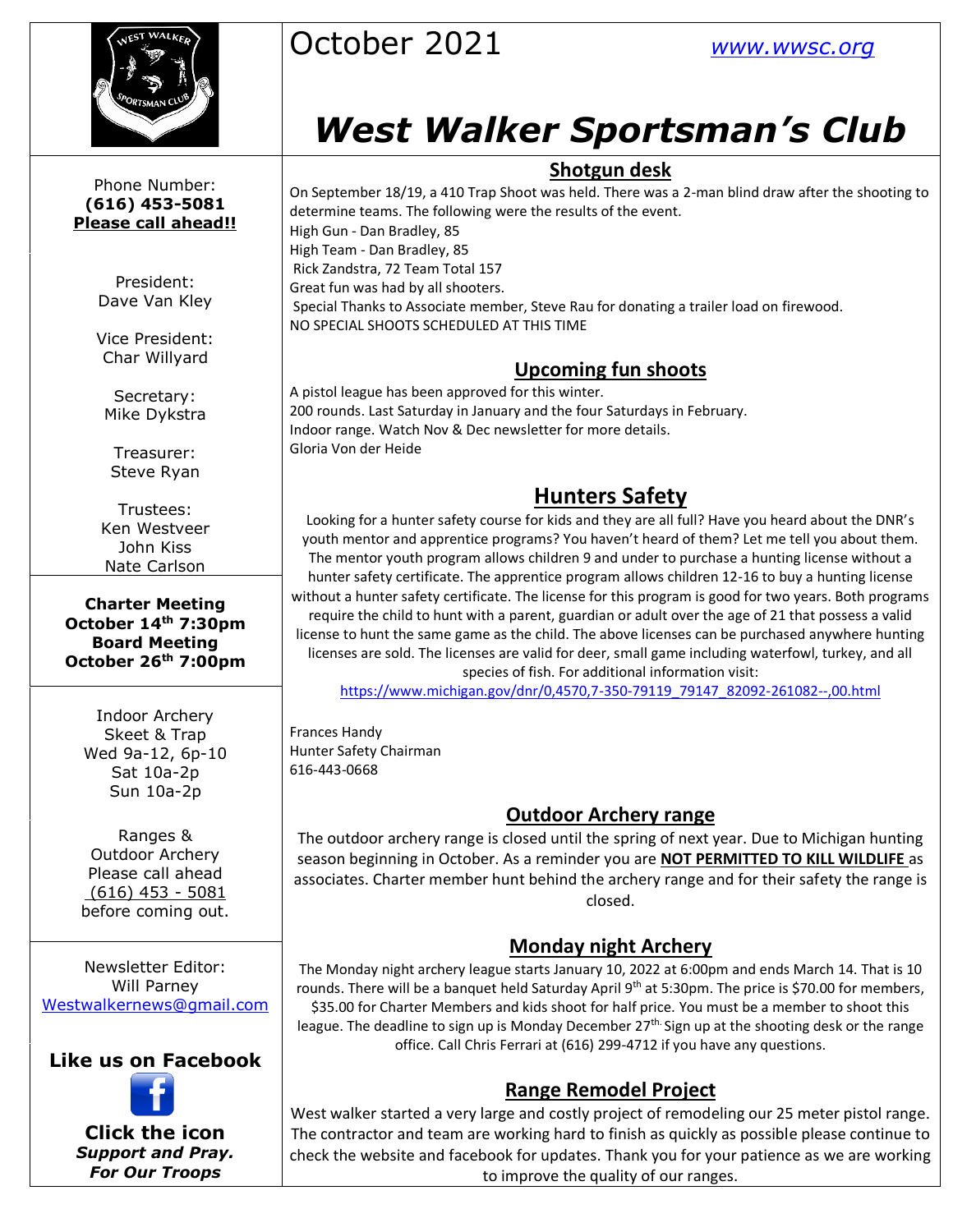# **NEED Volunteers to be trained as Range Monitors.**

WWSC is seeking members to serve flexible shifts, typically 4 to 5 ¼ hrs Please contact Jeff Reynolds (616)710 1280 Email; [wwsc.range.monitor@gmail.com](mailto:wwsc.range.monitor@gmail.com) if you are interested.

## **Range Monitors receive:**

1% discount toward membership renewal for each hour served.  $\{60 \text{ hrs. served}$ ; approximately one shift / month = 60% discount } Personal use of indoor pistol range for serving two or more shifts per month. **Call 616-453-5081 to CONFIRM the ranges are open**